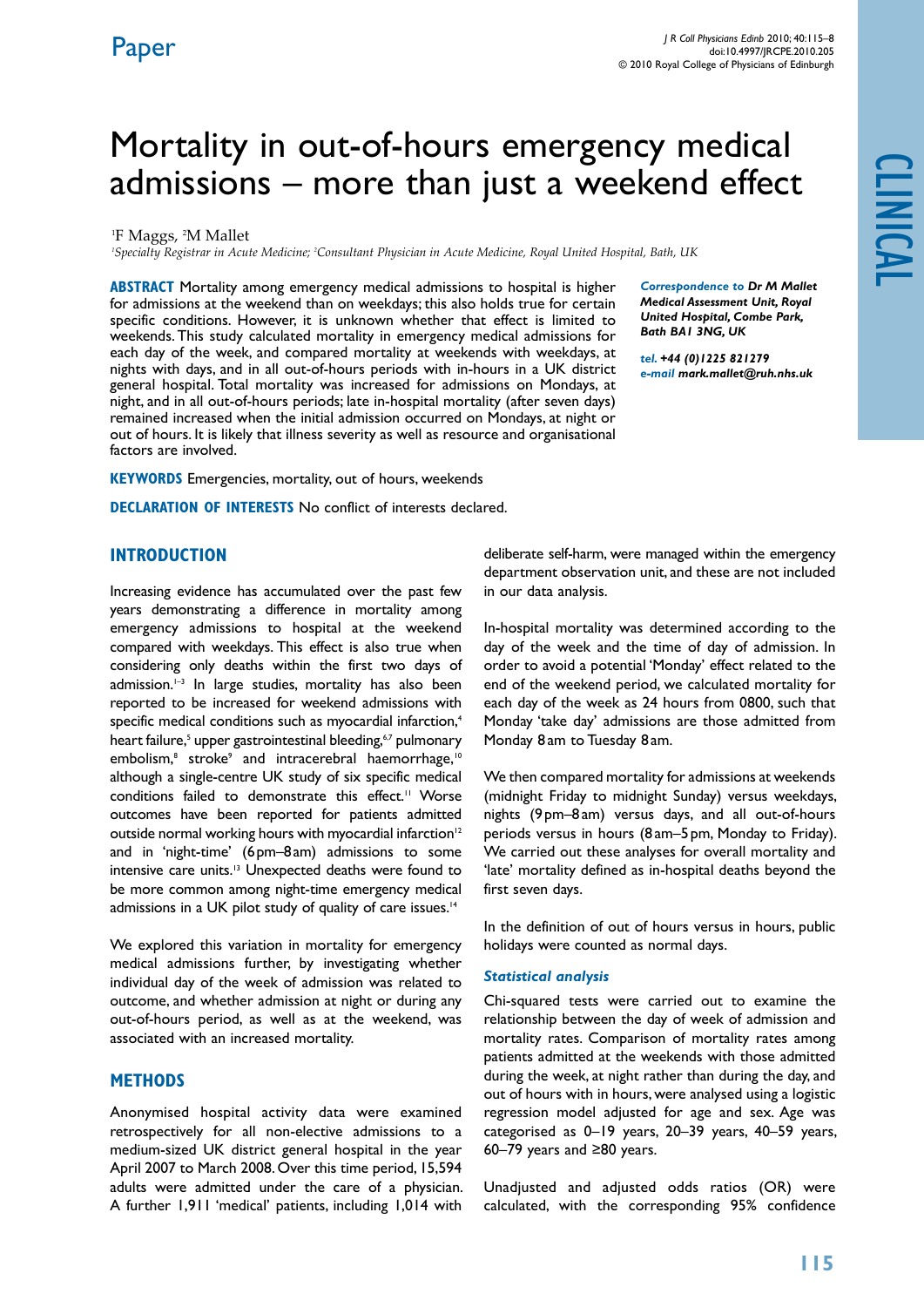

**FIGURE 1 Mortality rate (mean and 95% confidence** intervals) by take day of admission: all deaths.



intervals) by take day of admission: late deaths (>7 days).

interval (CI) for the adjusted OR. Significance levels for p-values are at the two-sided 5% level.

## **Results**

Of the 15,594 admissions under medical consultants, 7,598 (48.7%) were men. Median age was 72 years and mean 67.4 years (range 16–106); 32% of patients were aged 80 years or more. The most common diagnostic group was non-cardiac chest pain (1,392 admissions), accounting for 8.9% of all non-elective activity. Overall, hospital mortality for emergency medical admissions was 7.96%.

## *Mortality by day of week of admission*

Mortality varied by day of week of admission. Unadjusted analyses of mortality on each day of the week demonstrate significant relationships between take day and death rates for overall mortality (p=0.007). Admissions on Mondays have a higher overall death rate than admissions on other weekdays (Figure 1).

**TABLE 1 Mortality by day and time of admission: all deaths** 

| Time of admission | Patient numbers | All deaths | Mortality rate (%) | Unadjusted odds ratio | Odds ratio | 95% confidence<br>intervall | p-value |
|-------------------|-----------------|------------|--------------------|-----------------------|------------|-----------------------------|---------|
| Weekend           | 3,219           | 290        | 9.01               | 1.19                  | 1.11       | $0.97 -$<br>1.25            | 0.13    |
| Weekday           | 12,375          | 951        | 7.68               |                       |            |                             |         |
| Nights            | 4,847           | 459        | 9.47               | 1.33                  | 1.32       | $1.20 -$<br>1.45            | < 0.001 |
| Days              | 10,747          | 782        | 7.28               |                       |            |                             |         |
| Out of<br>hours   | 9,910           | 890        | 8.98               | 1.50                  | 1.37       | $1.24-$<br>1.50             | < 0.001 |
| In hours          | 5,684           | 351        | 6.18               |                       |            |                             |         |

**TABLE 2** Mortality by day and time of admission: late deaths

| of admission<br>Time | numbers<br>Patient | deaths<br>Late | $\mathcal{E}$<br>Mortality rate | odds ratio<br>Unadjusted | Odds ratio | 95% confidence<br>interval | p-value |
|----------------------|--------------------|----------------|---------------------------------|--------------------------|------------|----------------------------|---------|
| Weekend              | 3,219              | 132            | 4.10                            | 0.965                    | 0.89       | $0.70 -$<br>1.09           | 0.27    |
| Weekday              | 12,375             | 525            | 4.24                            |                          |            |                            |         |
| Nights               | 4,847              | 246            | 5.08                            | 1.34                     | 1.33       | $1.16-$<br>1.49            | < 0.001 |
| Days                 | 10,747             | 411            | 3.82                            |                          |            |                            |         |
| Out of<br>hours      | 9,910              | 477            | 4.81                            | 1.55                     | 1.40       | $1.22 -$<br>1.58           | < 0.001 |
| In hours             | 5,684              | 180            | 3.17                            |                          |            |                            |         |

Across the whole week, there also appears to be a significant correlation between the take day of admission and late mortality (p=0.001), with the highest death rate being on Mondays (Figure 2).

## *Mortality by day and time of admission*

After adjusting for age and sex, we did not detect a significantly increased overall mortality in patients admitted at the weekend compared with those admitted on weekdays. However, total mortality was increased in patients admitted at night compared with those admitted in the daytime, and in all out-of-hours periods taken together compared with normal working hours (Table 1).

For patients dying after a length of stay greater than seven days, there was no significant difference in the mortality rate for weekend admissions, after adjusting for age and sex. However, late mortality was increased for those originally admitted at night or in all out-ofhours periods considered together (Table 2).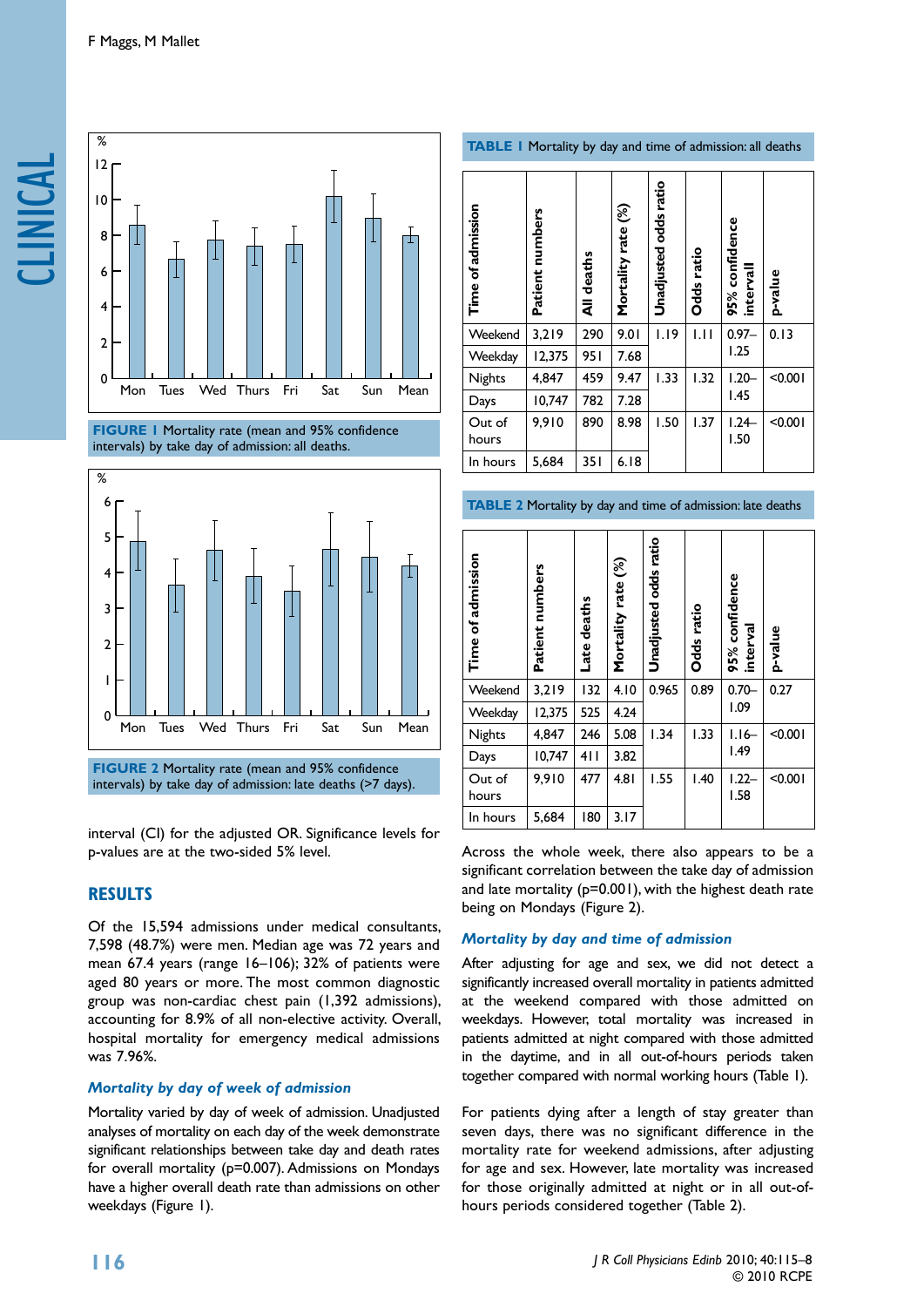## **Discussion**

Hospital standardised mortality ratios (HSMRs) calculated by Dr Foster Intelligence are widely used to compare outcomes between different hospitals or identify trends over time within the National Health Service (NHS), although the validity of these comparisons has recently been questioned.<sup>15</sup> An analysis of activity data for the whole NHS showed that HSMRs for emergency medical patients in 2007–08 were significantly higher for admissions at the weekend, compared with weekdays,<sup>16</sup> and mortality for emergency weekend admissions across England in 2005–06 was 10% higher than for weekday admissions.3 Our present single-centre analysis of non-standardised mortality for emergency medical admissions has not demonstrated such a difference at the weekends, but our data do suggest an excess mortality for admissions on Mondays compared with the rest of the week, for patients admitted at night compared with during the daytime, and for all out-ofhours admissions compared with in-hours. Although these findings need to be confirmed in larger studies, this appears not to be just a weekend effect.

Emergency medical admissions in the UK have increased substantially over the past ten years. Attempts to establish an appropriate 24/7 inpatient service for these patients have been hampered by limitations in resources, targets for elective work and restrictions on working hours for doctors in training. Outside the hospital, the delivery of acute care within local health communities throughout the whole 24/7 period has also developed over the past few years, with a change in out-of-hours provision of general practice along with an expansion in the variety of available options for patients.

#### *Patient and pre-hospital factors*

Are patients who present to hospital out of hours more unwell than those admitted during the normal working day? This is difficult to clarify, as current scores of illness severity do not have particularly good discrimination. However, in one recent study, out-of-hours admissions to three intensive care units were found to have higher illness severity, as measured by APACHE II and SAPS II scores, and this was associated with increased mortality.<sup>17</sup> In our cohort, patients admitted at the weekend who survived the first seven days do not have a higher subsequent mortality rate, but those admitted on Monday take days, at night or out of hours do appear to have a worse outcome even if they survive the first seven days. We postulate that these differences in late mortality are more likely to be explained by variation in initial illness severity, since any in-hospital factors around the time of admission would be expected to have less impact after seven days. It is suggested that patients who initially present to hospital at these times may on average be more severely ill, compared with those with lesser 'emergencies' who wait – or have been planned – for next-day normal daytime assessment.

A number of factors may be involved: for example, availability of transport either during normal working hours or out of hours may affect day and time of arrival in hospital; patients may have perceived or real difficulties in accessing primary care services at night or over the weekend, perhaps presenting to hospital on Mondays with more developed illness than on other days; out-ofhours primary care co-operatives may provide care differently to patients' own general practitioners during normal working hours; and end-of-life support and decision-making may be different at different times of the day or week, with the result that dying patients are more likely to be admitted to hospital in out-of-hours periods. It is also our practice to defer the assessment to the next day of some less unwell patients referred out of hours.

clinical

Several studies have shown that hospital mortality can be predicted on the basis of illness severity scores calculated at the time of admission, either in the emergency department,<sup>18,19</sup> an assessment unit<sup>20,21</sup> or a medical ward.22 None of these studies looked at whether the average early warning scores varied according to time or day of admission; although such scores are somewhat blunt tools, this analysis may be a useful next step to help our understanding of the variation in mortality we have observed.

#### *Delivery of inpatient care*

How much of the variation in mortality can be explained by differences in the delivery of care in hospital during out-of-hours periods? Reduced overall staffing levels, less senior and less experienced staff, cross cover for other clinicians' patients, and less supervision have all been quoted as possible explanations for the 'weekend effect'.<sup>1</sup> All of these factors also apply at night, as well as a possible average increase in the time to first consultant review. Similar issues are cited as possible contributory factors to a reduced survival from in-hospital cardiac arrest at nights and at weekends.<sup>23</sup> Many or all of these issues may be relevant here.

Differences in outcome depending on time and day of admission may therefore reflect both patient and prehospital factors (how sick they are by the time they arrive in hospital) and hospital factors (resource and organisational issues). The relative contribution of these is unknown, and further work needs to be done to distinguish illness severity elements from those relating to the delivery of care in hospital. While continued efforts need to be made to address any possible responsible in-hospital factors, the whole local health community needs to address why unwell patients seem to have a worse outcome after being admitted to hospital out of hours: in some way their needs are apparently not being addressed adequately through the complex systems and interfaces of primary and secondary care that are currently in place.